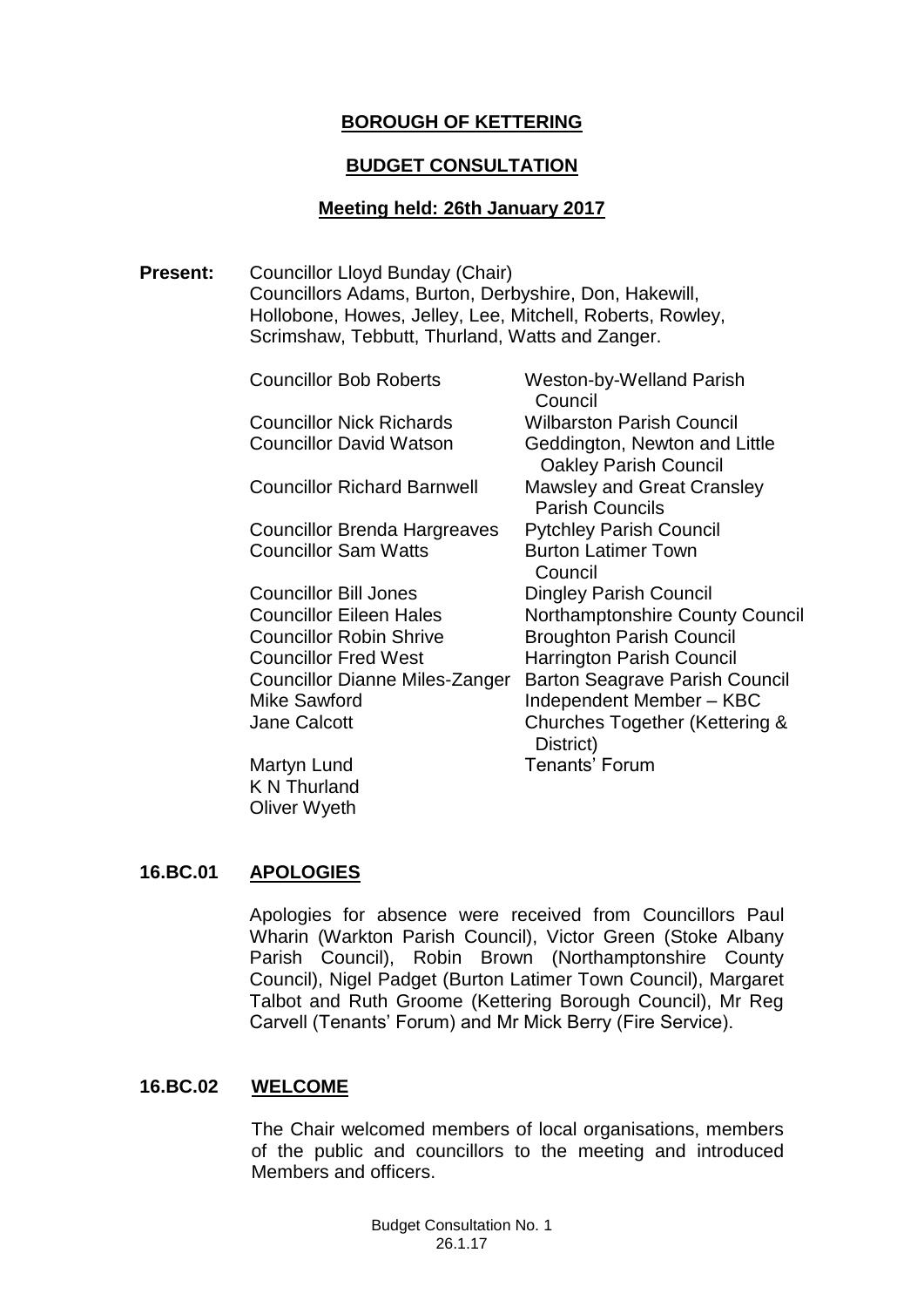### **16.BC.03 BUDGET CONSULTATION**

A presentation was given which provided a comprehensive briefing on the Council's draft budget and the key issues under consideration. The presentation was facilitated by the Head of Resources, the Principal Accountant and the Managing Director.

The Portfolio Holder for Finance advised attendees that the meeting marked the beginning of the process of consultation on the Council's budget, and there would be further opportunities to make comments prior to the budget being set at the meeting of the Full Council to be held on  $1<sup>st</sup>$  March 2017.

In setting its budget, the Council would continue to rely on the guiding principles, parameters and frameworks that had been set for some time. However, there were elements of the budget that remained fragile and would be kept under regular scrutiny. As an authority, Kettering Borough Council was not immune to the vagaries of government policy and maintaining a balanced budget would be important at a time when the County as a whole was coming under pressure.

The Portfolio Holder for Finance outlined a number of good news stories as follows:-

- $\bullet$  Kettering had been placed at 41 $^{\rm st}$  out of all towns where people preferred to invest
- The Museum and Art Gallery had won two awards, one of which was the People's Choice Award
- A new restaurant on the Market Place would be opening shortly
- Cross-party working to deliver the budget for residents and communities in all the Borough's Towns was welcomed
- Kettering had a good name within the Local Government Association and had been involved in a number of projects, eg the Business Rates Review
- Officers and Members had met with government ministers on several occasions

An opportunity for individual questions was given and attendees advised that written comments may also be sent to the Council for consideration. Questions asked, answers given and comments made are summarised overleaf:-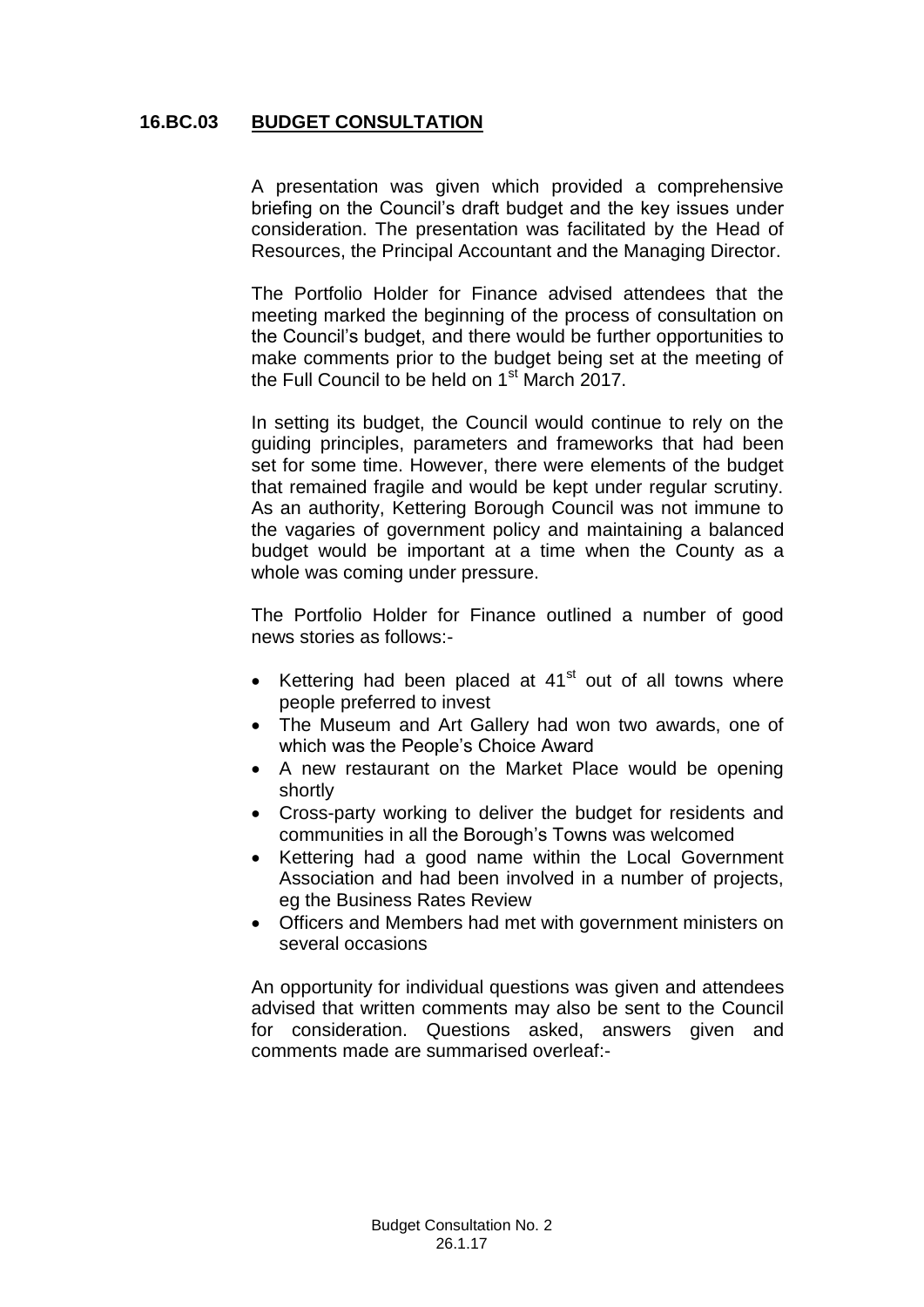| Item / Issue                                                                                                                                                                                                                                               | <b>Summary of Response Given</b>                                                                                                                                                                                  |
|------------------------------------------------------------------------------------------------------------------------------------------------------------------------------------------------------------------------------------------------------------|-------------------------------------------------------------------------------------------------------------------------------------------------------------------------------------------------------------------|
| The balanced budget is good and sets<br>out how the Council will deal with the<br>financial pressures next year. There is<br>little ambition for services and residents<br>and it will be important that the Council<br>engages with people in the future. | <b>No Comment</b>                                                                                                                                                                                                 |
| Thank you for putting on this Budget<br>Consultation opportunity.                                                                                                                                                                                          |                                                                                                                                                                                                                   |
| (Cllr Mick Scrimshaw, Leader of the<br><b>Opposition,</b><br><b>Kettering</b><br><b>Borough</b><br>Council)                                                                                                                                                |                                                                                                                                                                                                                   |
| If the Council has now reached the point<br>in its budgeting where it needs to capture<br>unplanned job vacancies, where will £4.4<br>m of further savings come from?                                                                                      | In terms of vacancies we have tried to<br>be realistic. We always encourage<br>managers to look at the best way of<br>replacing people when they leave. We<br>are confident this is a realistic figure.           |
| (Cllr Nick Richards, Wilbarston)                                                                                                                                                                                                                           | In terms of future savings, the medium<br>term is going to be tough and various<br>frameworks<br>need<br>fulfil<br>to<br>our<br>commitment to looking at schemes<br>whereby we can generate income.               |
|                                                                                                                                                                                                                                                            | If we are to do that, then every £1m<br>borrowed is subject to both interest<br>and a minimum revenue provision, so<br>in essence the net return would have<br>to produce a positive return after these<br>costs. |
|                                                                                                                                                                                                                                                            | <b>Officer Comment</b>                                                                                                                                                                                            |
|                                                                                                                                                                                                                                                            | As an Executive and Officers we do<br>scrutinise assumptions to ensure we<br>can cover as much as possible.                                                                                                       |
|                                                                                                                                                                                                                                                            | (Cllr Lesley Thurland, Portfolio<br><b>Holder for Finance)</b>                                                                                                                                                    |
|                                                                                                                                                                                                                                                            |                                                                                                                                                                                                                   |
|                                                                                                                                                                                                                                                            |                                                                                                                                                                                                                   |